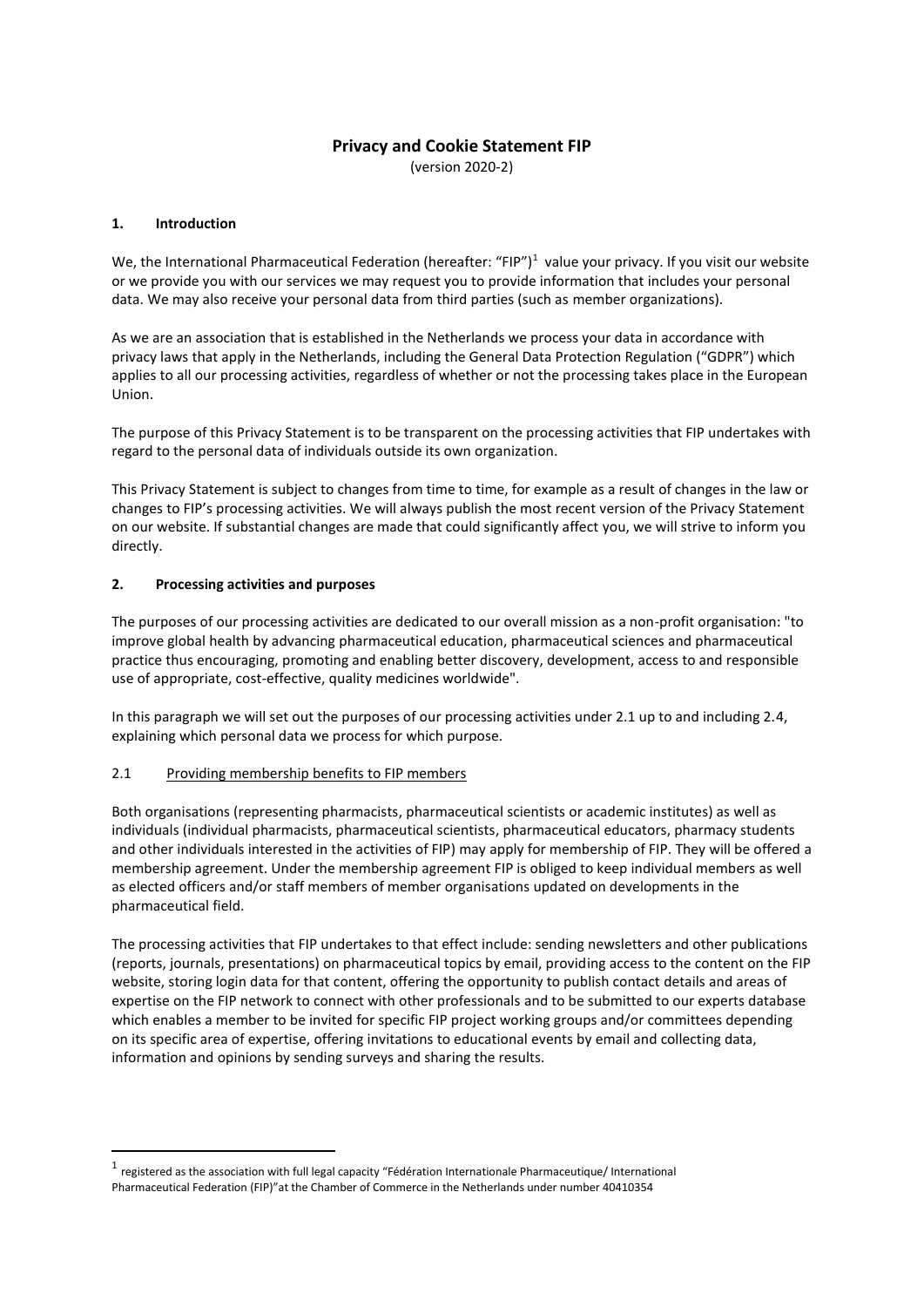The personal data that we (may) process in this regard are names, (email) addresses, country of residence, photos, dates of birth, phone numbers, gender, job titles, social media profiles, fields of interest, areas of expertise, bank account and credit card information, and login details.

## 2.2 Organise congresses and educational events

We organise congresses and educational events such as symposia, conferences and webinars to extend the knowledge of professionals working in the pharmaceutical field, to keep them updated on new developments, to provide experts with a stage to share their ideas and knowledge, and to provide a platform for professionals to meet, either personally or online.

The processing activities that FIP undertakes for this purpose include collecting personal information of subscribers, registering their online subscription, collecting payments from them, keeping them updated on the specifics of events by email, placing them on a visitors' list and offering them the opportunity to register as a FIP member or to subscribe to FIP newsletters.

The personal data that we (may) process in this regard are names, (email) addresses, country of residence, photos, dates of birth, phone numbers, gender, job titles, social media profiles, fields of interest, bank account and credit card information, and login details.

## 2.3 Informing website visitors of information on the pharmaceutical field and the activities of FIP

In accordance with its mission to advance education, sciences and practices in the pharmaceutical field, FIP aims to inform both pharmaceutical professionals as well as the general public. Information specific to members is offered in restricted areas of the website.

The processing activities that FIP undertakes to that effect include publishing information on developments, events, projects and awards on its website, accessible by the URL: www.fip.org. That information may contain personal data, such as names, job titles, business email addresses, photos and videos. On the FIP website, hyperlinks are placed to the congress website of FIP, where personal data for the purpose, mentioned under 2.2. are collected. FIP may also upload personal data to a social media platform such as YouTube and place a hyperlink to such third party platform on its website.

The personal data that FIP (may) process in this regard are names, (email) addresses, country of residence, photos, video images, job titles.

## 2.4 Marketing of FIP membership, webinars, congresses and other activities

In order to create awareness among the audience that (may) take an interest in FIP membership and activities (as referred to under 2.2), FIP promotes that membership and those activities.

The processing activities that FIP undertakes to that effect include:

- a) sending newsletters to members, visitors of FIP events and other subscribers to the newsletter;
- b) uploading email databases in selected social media platforms to match email addresses against email addresses of users of such social media platforms to send targeted advertisements;
- c) tracking the behaviour on FIP´s websites of the users of the social media platforms, mentioned under b) (further information on this processing activity can be found under paragraph 3 ("Facebook pixel")).

The personal data that FIP processes in respect of the processing activities under a) are (in case of nonmembers): names and email-addresses. FIP may request subscribers to its newsletters to inform FIP on specific fields of interest within the pharmaceutical field and add that information to the other personal data of a subscriber and use it to tailor the information in the newsletter automatically to the interests of such subscriber.

The personal data that FIP processes in respect of the processing activities under b) are email addresses of members, visitors of FIP events and subscribers to the newsletter.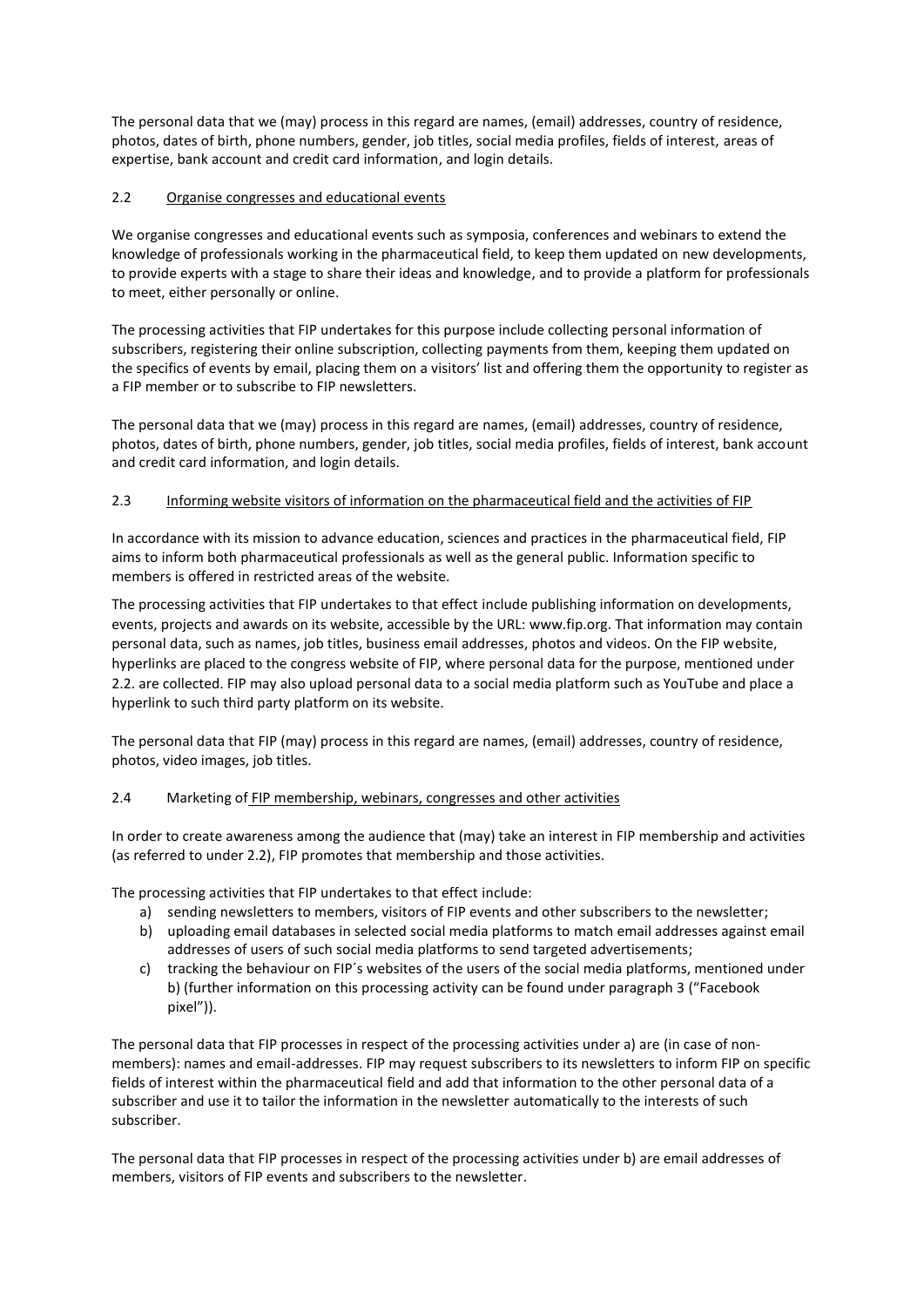#### **3. Cookies**

Cookies are small files that are installed on your computer, mobile phone or tablet through your web browser. The cookies we install when you visit our website https://www.fip.org may be divided into first party cookies (that we install) and third party cookies (that are installed by third parties through our website).

If cookies are installed for commercial purposes (such as tracking online behaviour of an individual), they are considered to be used to collect personal data (such as IP-addresses, online behaviour). Other than social media plugin cookies (see below) and the "Facebook pixel" (see below), FIP installs non-commercial, "functional/technical" cookies only. Such cookies are necessary to run certain functionalities of our website, such as a login functionality, an online registration form or payment tools.

We use Google Analytics, a web analytics service provided by Google LLC ("Google"), for benchmarking purposes and to measure the number of visits and the parts of the website that are the most popular among our website visitors. This information, including your IP-address, is used to provide aggregated and statistical information on the use of our website in order to improve its content and your user experience. Google may transmit and store your data on servers in the United States. Google adheres to the [EU/US Privacy Shield](https://www.privacyshield.gov/welcome) which ensures an adequate level of protection for the processing of personal data by Google.

FIP has followed th[e manual of the Dutch Data Protection Authority](https://autoriteitpersoonsgegevens.nl/sites/default/files/atoms/files/138._handleiding_privacyvriendelijk_instellen_google_analytics_aug_2018.pdf) in order to ensure that Google Analytics is used in a privacy friendly manner. This means that we have instructed Google to remove the last three digits of your IP-address ("Anonymize IP") and we have disabled the standard settings to share data with Google. Furthermore, FIP has concluded a data processing addendum with Google and FIP does not use other Google services in combination with the Google Analytics cookies.

You can prevent Google's collection and use of the Google Analytics data by downloading and installing the browser plug-in available under [https://tools.google.com/dlpage/gaoptout.](https://tools.google.com/dlpage/gaoptout)

We also use social media plugin cookies (Facebook, LinkedIn, Twitter). Such cookies enable you to share content on the FIP website within a social medium platform. Through the use of cookies, however, such platforms may also track your visit to our website, even if you have not clicked the button.

In order to measure the results of campaigns on Facebook (as mentioned under subparagraph 2.4 b) and 2.4 c) FIP installs the so-called Facebook pixel on the devices of Facebook users that are directed to (a subpage of) a FIP website after clicking an advertisement on Facebook. FIP uses the Facebook pixel to track, on an aggregated level, the behaviour of that category of website visitors on the website.

For the sake of conciseness and to prevent the information on the use of social media plugin cookies published here from being outdated, we prefer to inform you on the specific cookies that the social media platforms use by referring to their respective cookie statements:

Facebook, general: <https://www.facebook.com/policies/cookies/>

Facebook on plugin cookies/buttons: https://www.facebook.com/help/206635839404055?helpref=related

LinkedIn: <https://www.linkedin.com/legal/cookie-policy>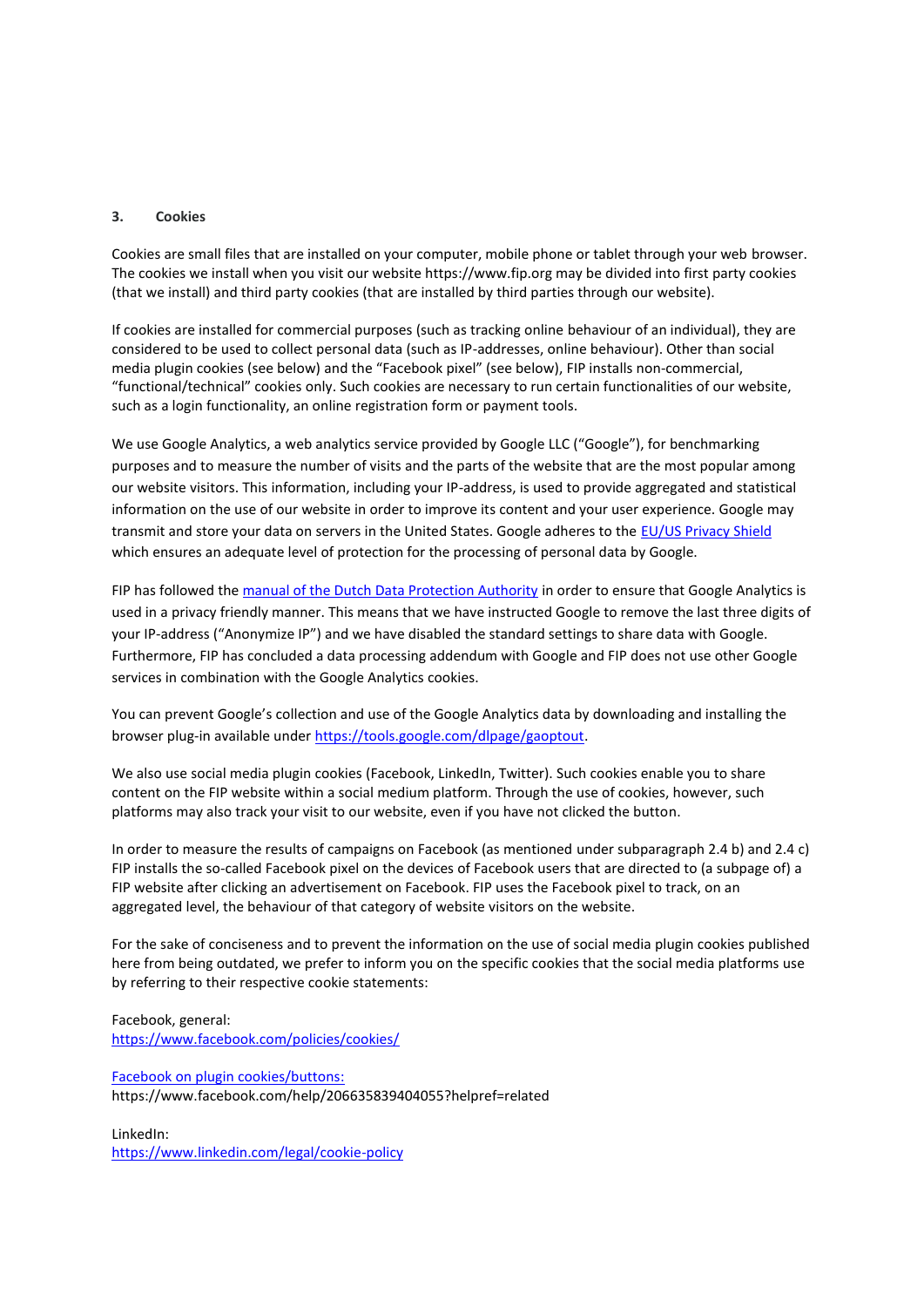## Twitter: <https://help.twitter.com/en/rules-and-policies/twitter-cookies>

Clicking on hyperlinks placed on our website may direct you to third party websites (such as the websites of YouTube, Vimeo, MCI-group, Worldpay). For information on the use of cookies on those websites we refer to the cookie statements on those websites.

By adjusting your browser settings you can prevent cookies from being installed on your computer. This may, however, affect the proper functioning of (certain) features of our website.

## **4. Legal basis of the processing activities**

Privacy laws permit the processing of personal data only if the party responsible for the processing can rely on a legal basis.

The legal basis for the processing activities, mentioned under 2.1 is: "the processing is necessary for the performance of a contract with the data subject" (if the data subject is a member that is an individual person) or "necessary for the purposes of the legitimate interests pursued by the controller" (if the data subject is an elected officer and/or staff member of a member organisation. The legitimate interest is that FIP, on the basis of the agreement, is obliged to provide stakeholders and contact persons with relevant information.

With regard to sharing your personal data within the FIP Network with other members, the legal basis is consent. When you choose to join the FIP Network, you can opt in to share your personal data with other members and you can choose which of your personal data you allow other members to view (your 'contact card'). You can withdraw your consent at any time.

When you sign up or change your personal profile on our website, you can also choose to fill in your areas of expertise and to provide your consent to be part of our expert database which means that you may be contacted by our staff members and/or FIP officers to be invited for specific FIP project working groups and/or committees depending on your specific areas of expertise. You can withdraw your consent at any time.

The legal basis for the processing activities mentioned under 2.2 is: "the processing is necessary for the performance of a contract with the data subject" (the agreement on the basis of which an individual is entitled to attend a congress or event, organised by FIP).

The legal basis for the processing activities mentioned under 2.3 is: necessary for the purposes of the legitimate interests pursued by the controller. The legitimate interest is that by publishing content on its website or other publications that are relevant for the pharmaceutical profession, FIP is contributing to its overall mission, mentioned under 2.

The legal basis for the processing activities mentioned under 2.4 a) of this Privacy Statement is consent (in accordance with the requirements that apply to unsolicited electronic communications for purposes of direct marketing).

Subscribers to our email newsletters will be offered the opportunity to unsubscribe from our mailing list(s) each time they receive an e-mail. Members of social media platforms that "like" or "follow" FIP on social media platforms can unsubscribe from receiving advertisements by changing their profile settings on that social media platform. From that moment on they will still receive newsletters but no longer receive advertisements within the specific social media platform.

The legal basis for the processing activities mentioned under 2.4 b) and 2.4 c) of this Privacy Statement is: necessary for the purposes of the legitimate interests pursued by the controller. Our legitimate interest is that by promoting membership and activities of FIP we can fund our activities and contribute to the overall mission of FIP as set out under paragraph 2 (intro).

## **5. Recipients of personal data**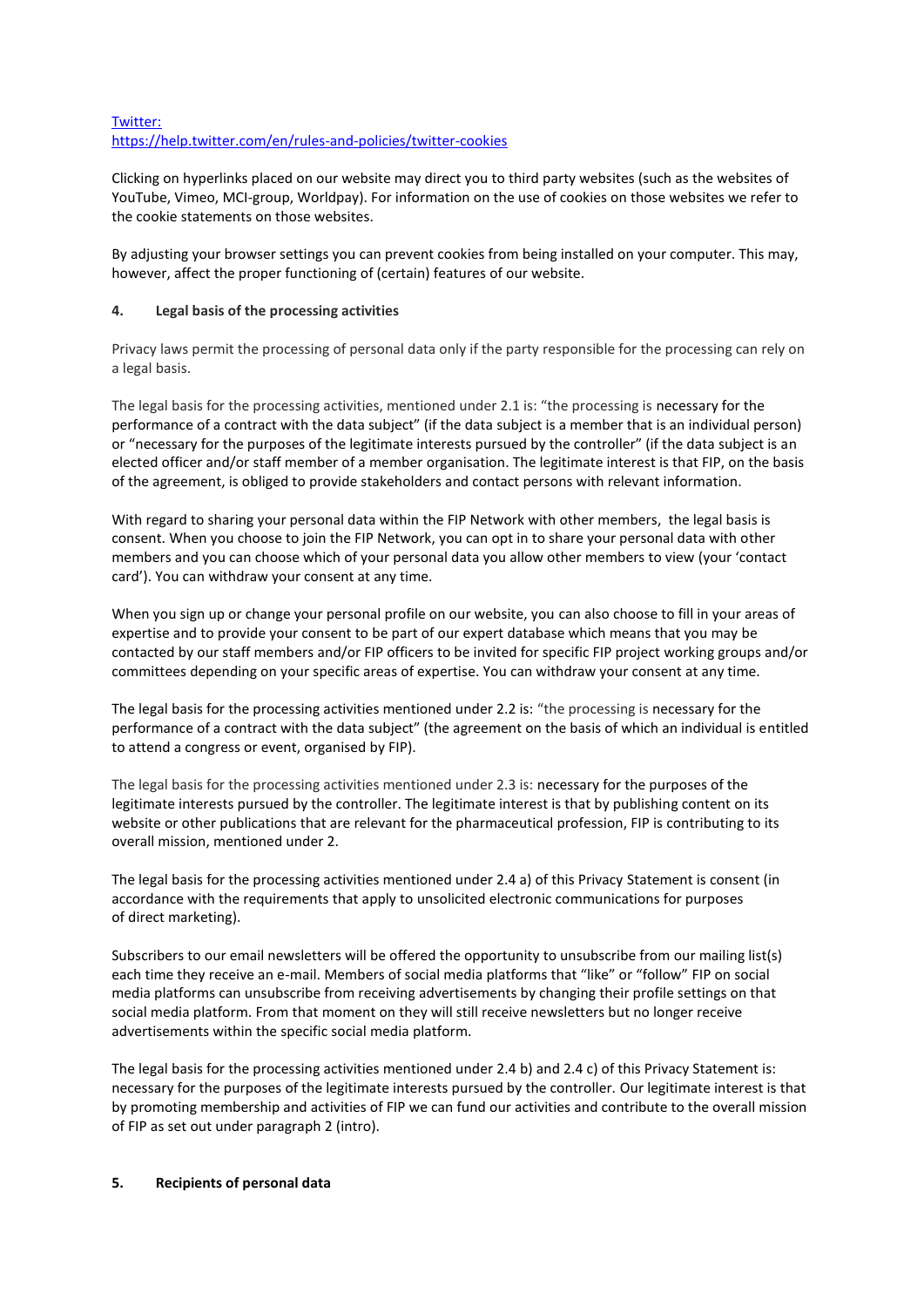If you are a FIP member or elected officer and/or staff member of a member organisation, and if you use the FIP Network feature on the restricted part of the website and opt in to be found by other members, the data that you provide will be shared with other members who opt in.

If you list your areas of expertise and provide your consent to be invited for specific FIP project working groups and/or committees depending on your specific areas of expertise, your data may be shared with our staff members who can also pass on your data to the relevant FIP officer(s) (volunteers not employed by FIP).

Your visit to our website may be tracked ty the social media platforms of which we have published "share" buttons on the FIP websites. Those platforms have determined their own purposes for processing your data and are independently responsible for that processing. For further information we refer to the respective privacy policies on the websites of those platforms.

If you apply for membership or subscribe to a congress or other educational event, your data are shared with the companies that render services to FIP in the field of payment handling, event management support, email marketing or advertising.

These companies qualify as our *processors*, along with the companies that provide us with IT services such as hosting of our databases and telecommunication services. These companies process your data on our instruction and for our purposes only. FIP has entered into agreements with these processors on the basis of which they are bound to confidentiality obligations and the obligation to take appropriate technical and organizational security measures to protect your data against loss, or unauthorised access. The processors have no access to your personal data, unless access is necessary for the execution of their services to us.

Your personal data are stored on servers that are located in the European Union or Switzerland. Switzerland is acknowledged by the EU authorities as a country with an "adequate level of protection" of personal data.

Personal data that are used for the purpose, referred to under subparagraph 2.4 may also be transferred to and stored on servers in the United States and other countries by processors that are located in the United States. These processors participate in the Privacy Shield Framework, which means that they qualify as organisations that ensure an "adequate level of protection" for the personal data that they process.

## **6. Retention period**

Your personal data are stored no longer than necessary for the purposes mentioned under 2.

The aspects that are taken into account when retention periods are set by FIP are: the duration of the agreement between FIP and an individual, statutory retention periods, limitation periods for bringing legal actions, the necessity of storage for later reference (archiving purpose).

This means that:

- If you are a member of FIP: your data will be retained for a period of 5 (five) years from confirmation of cancellation of your membership by FIP;
- If you have visited a congress or other FIP event: your data will be retained for a period of 5 years after the date of your last visit;
- If you are a subscriber to our newsletter(s) or if you follow us on a social media platform: your data will be retained until you have unsubscribed from the newsletter;
- If you use the FIP Network: your data will be processed for the FIP Network as long as you take part in the FIP Network. You can deactivate your account at any time, if you choose to do so, your contact card will be deleted from the FIP Network.
- If you are part of our expert database: if you provide your consent to be part of our expert database, your data will be retained in the expert database until you withdraw your consent.